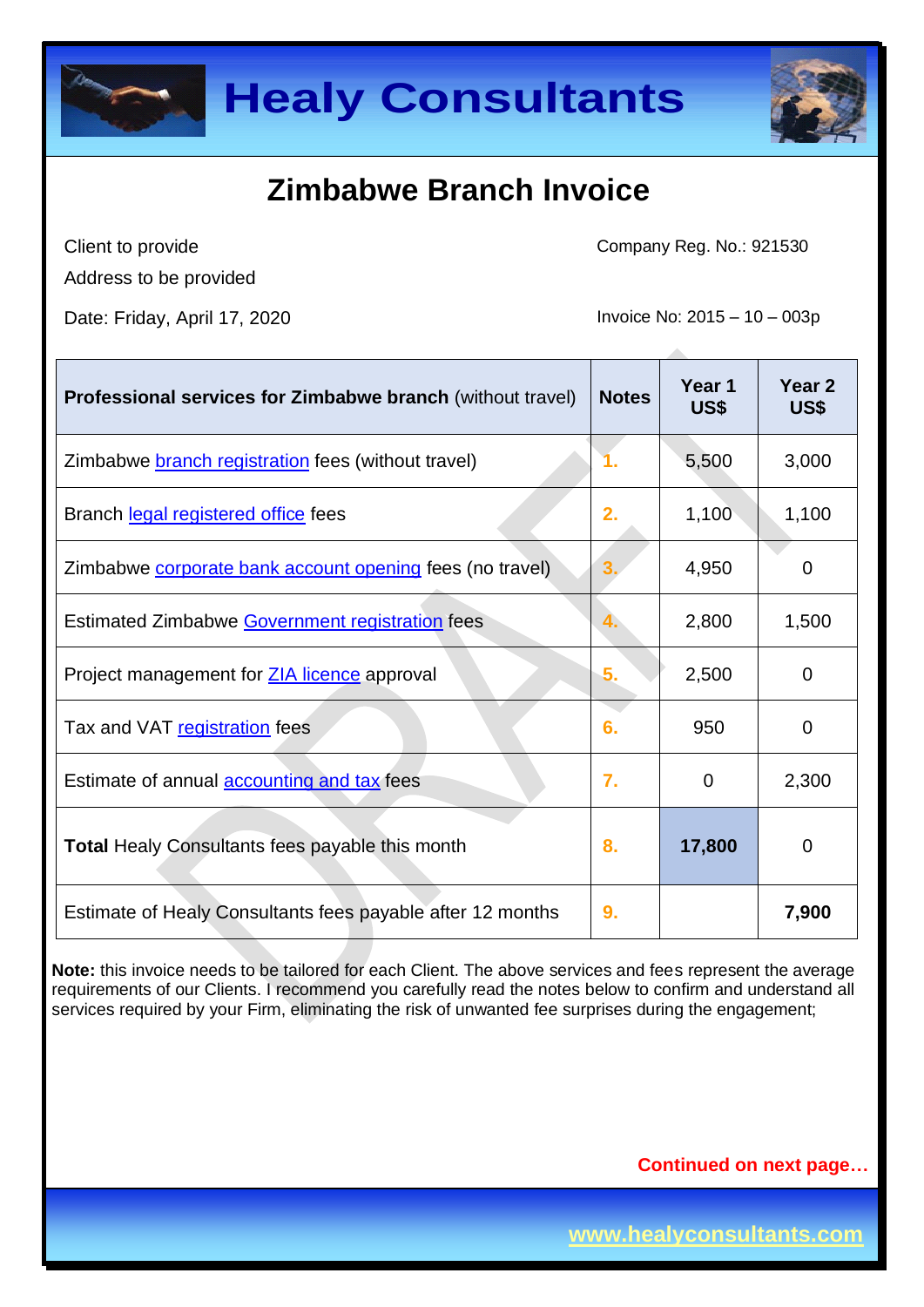



#### *Notes to invoice above*

**1.** Healy Consultants fees to efficiently and effectively complete Zimbabwe branch registration within two months by i) choosing the optimum regulatory license for our Client's business activities *ii*) reserving a name with the [Registrar of Companies](http://www.rg.gov.zw/) *iii*) settling our accountant and lawyer fees and iv) preparing a high quality branch registration application for the Registrar of [Companies;](http://www.rg.gov.zw/)

All [engagement fees](http://www.healyconsultants.com/company-registration-fees/) (click link) are agreed and paid up front and agree to the fees published on our country web pages. Consequently, there are no hidden fees, surprises or ambushes throughout the engagement. All engagement deadlines are agreed up front in the form of a [detailed](http://www.healyconsultants.com/index-important-links/example-project-plan/)  [project plan,](http://www.healyconsultants.com/index-important-links/example-project-plan/) mapping out [deliverables](http://www.healyconsultants.com/deliverables-to-our-clients/) by week throughout the engagement term;



Every week during the engagement, Healy Consultants will email our Client a [detailed status](http://www.healyconsultants.com/index-important-links/weekly-engagement-status-email/)  [update.](http://www.healyconsultants.com/index-important-links/weekly-engagement-status-email/) Our Client is immediately informed of engagement problems together with solutions. Your dedicated engagement manager is reachable by phone, Skype, live chat and email and will communicate in your preferred language;

- **2.** In accordance with the [Zimbabwe Companies Act,](http://www.parlzim.gov.zw/attachments/article/110/COMPANIES_ACT_24_03.pdf) each branch of a foreign company shall as from the date of its registration have a legal registered office in Zimbabwe, to which all official government communications and notices may be addressed. To comply with this statutory requirement, Healy Consultants' Zimbabwe office will be the registered office address for your branch. Thereafter, this address will be used to receive government correspondence including **i)** tax letters **ii)** notice of the legal annual return; and **iii)** all government communications. Most of our Clients wish to place [Healy Consultants'](http://www.healyconsultants.com/corporate-outsourcing-services/company-secretary-and-legal-registered-office/) office address on invoices, contracts, websites and business cards;
- **3.** Healy Consultants will be pleased to open a Zimbabwe corporate bank account without our Client travel. It is a time consuming task, and Healy Consultants will shelter our Client from the associated administrative challenges. As you can appreciate, it is a difficult task to obtain bank account approval through a newly formed branch when shareholders, directors and bank signatories reside overseas. Healy Consultants will prepare a business plan for the bank to optimize the probability of corporate bank account approval. Depending on our Client's business and nationality, there is a 20% probability the banks will request a bank signatory to travel for a one hour bank interview. Healy Consultants will try its best to negotiate with the bank for a travel exemption. If our Client must travel to Zimbabwe for corporate bank account opening, Healy Consultants will refund our Client US\$950;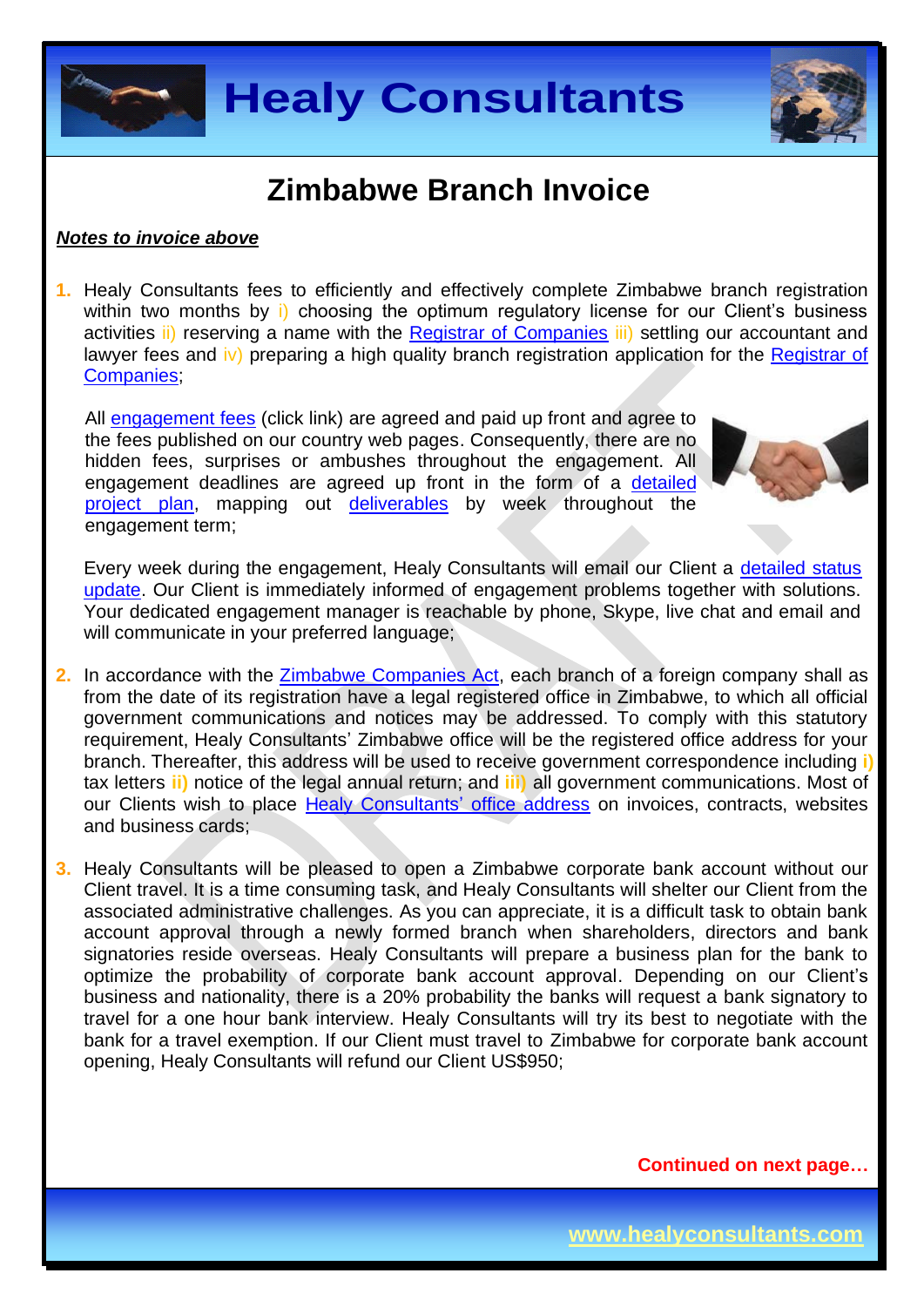



If our Client is not comfortable with only a Zimbabwe corporate bank account, Healy Consultants will be pleased to open [an international corporate bank account](http://www.healyconsultants.com/international-banking/) (click link) outside of Zimbabwe. Examples include New York, Germany, Liechtenstein, Austria, Bulgaria, South Africa, Australia, London, South America or Dubai. All banks will be top tier banks in these countries with excellent internet banking services. Example of our global banking partners include HSBC, Standard Chartered Bank, Citibank, Barclays, Standard bank, ANZ bank, VTB bank, UBS, Credit Suisse;

The banks enjoys ultimate power of approval of corporate bank account applications. Consequently, guaranteed success is outside of Healy Consultants' control. What is inside our control is the preparation and submission of a high quality bank application that maximizes the likelihood of approval. To date, we enjoy a 100% approval record because of our global [banking relationships](http://www.healyconsultants.com/international-banking/corporate-accounts/) and determination.







Global banks continue to tighten corporate bank account opening procedures, their internal compliance departments completing more thorough due diligence of Clients. Consequently, our Clients should expect the bank account approval period to take up to 4 weeks. Furthermore, global banks now require evidence of proof of business in the country where the corporate bank account will be, including sales contracts or lease agreement;

- **4.** This fee is an estimate of government costs payable during your Firm's engagement. For transparency purposes, all government fee payments will be supported by original receipts and invoices. Examples of government costs include **i)** reserving the foreign company name with the Chief Registrar of Companies, **ii)** filing the M&AA of the foreign head office with the [Registrar of Companies;](http://www.rg.gov.zw/) **iii)** registering with the tax authorities for income tax, VAT and PAYE; **iv)** submitting a business license application to the [Zimbabwean Investment Authority;](http://www.investzim.com/) **v)** submitting an application for a municipal license and **vi)** the Zimbabwe Investment Authority. Following engagement completion, Healy Consultants will refund our Client any excess of funds received over actual Government costs paid;
- **5.** The [Zimbabwean Investment Authority](http://www.investzim.com/) requires all foreign-owned businesses to gain an investment licence following incorporation. This is Healy Consultants' fee to project manage the ZIA licensing process, which is in addition to the fees charged by the government (included in the "Government Fees" above). This fee is exclusive of any secondary licences required for our Client's specific business activities;
- **6.** In accordance with Zimbabwe law, each entity must register for corporate tax and VAT at the [Zimbabwe Revenue Authority;](http://www.zimra.co.zw/index.php?option=com_content&view=article&id=73&Itemid=72)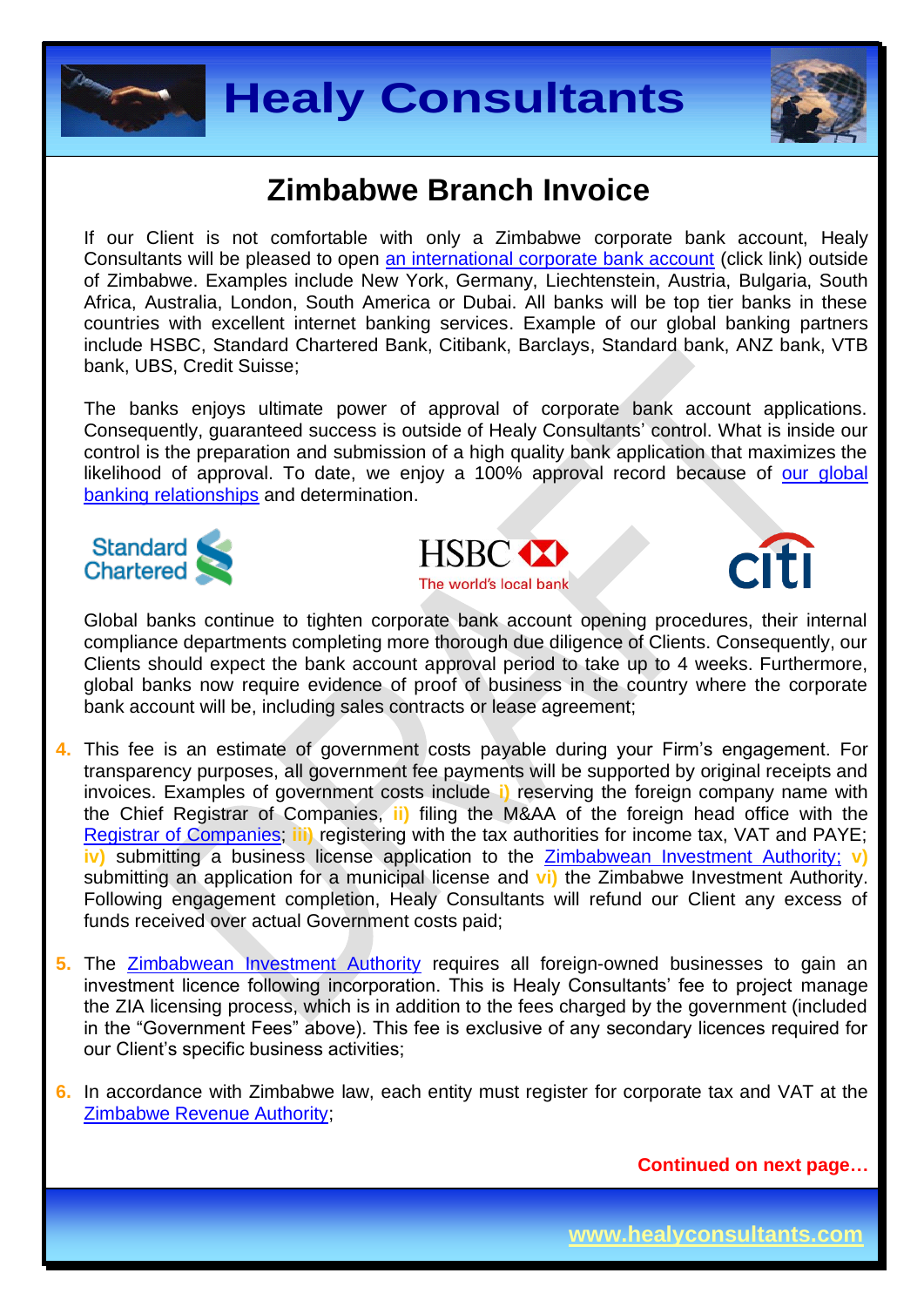



**7.** For an active trading branch, these accounting and tax fees are an estimate of Healy Consultants fees to efficiently and effectively discharge annual accounting and tax obligations. Following receipt of a set of draft accounting numbers from your branch, Healy Consultants will more accurately advise accounting and tax fees. For a dormant branch, Healy Consultants fees are only US\$950;



- **8.** All fees quoted in this invoice correspond to fees quoted [on Healy Consultants'](http://www.healyconsultants.com/company-registration-fees/) website. Please review this invoice carefully to identify errors. During the rush of the business day, it is possible that Healy Consultants inadvertently made fee calculation errors, typing errors or omitted services or omitted historic fee payments from Clients. In the unfortunate event you identify invoice errors, please revert to me directly re the same. I apologize in advance if I or my staff made invoice errors;
- **9.** Assuming our Clients re-engage Healy Consultants in year 2, this fee is an estimate of the fees payable next year, 12 months after the date of branch registration;
- **10.**The fees quoted in this invoice are a prediction of the fees required to efficiently and effectively complete this engagement in a timely manner. If during the engagement Healy Consultants realizes that the project is more complex than anticipated, requiring a large additional investment of time, my Firm will revert to request additional fees. If Healy Consultants completes the engagement faster and more easily than expected, Healy Consultants is happy to refund some fees to our Client;
- **11.**Several industries in Zimbabwe are restricted to foreign investment and foreigners willing to start a business will be required to form a joint venture will a local. See [this link](http://www.assecaa.org/images/investment_law/English/Zimbabwe_investment_gudie.pdf) for a list of industries where this requirement applies. If our Client's industry is included in the list, he will be forbidden to register a branch and can register instead a joint venture company;
- 12. Engage Healy Consultants to **project manage** business set up in every country on the planet. We are the best in the [world](http://www.healyconsultants.com/best-in-the-world/) at what we do, timely completing the  $A$  to  $Z$  of every country engagement;
- **13.**In accordance with Zimbabwe Company Law, a minimum deposit of US\$100 must be injected to the branch's corporate bank account after branch registration. This amount can be higher depending on the nature of the business of our Client. To optimize engagement efficiency and minimize delays, Healy Consultants is happy to deposit these funds on behalf of our clients;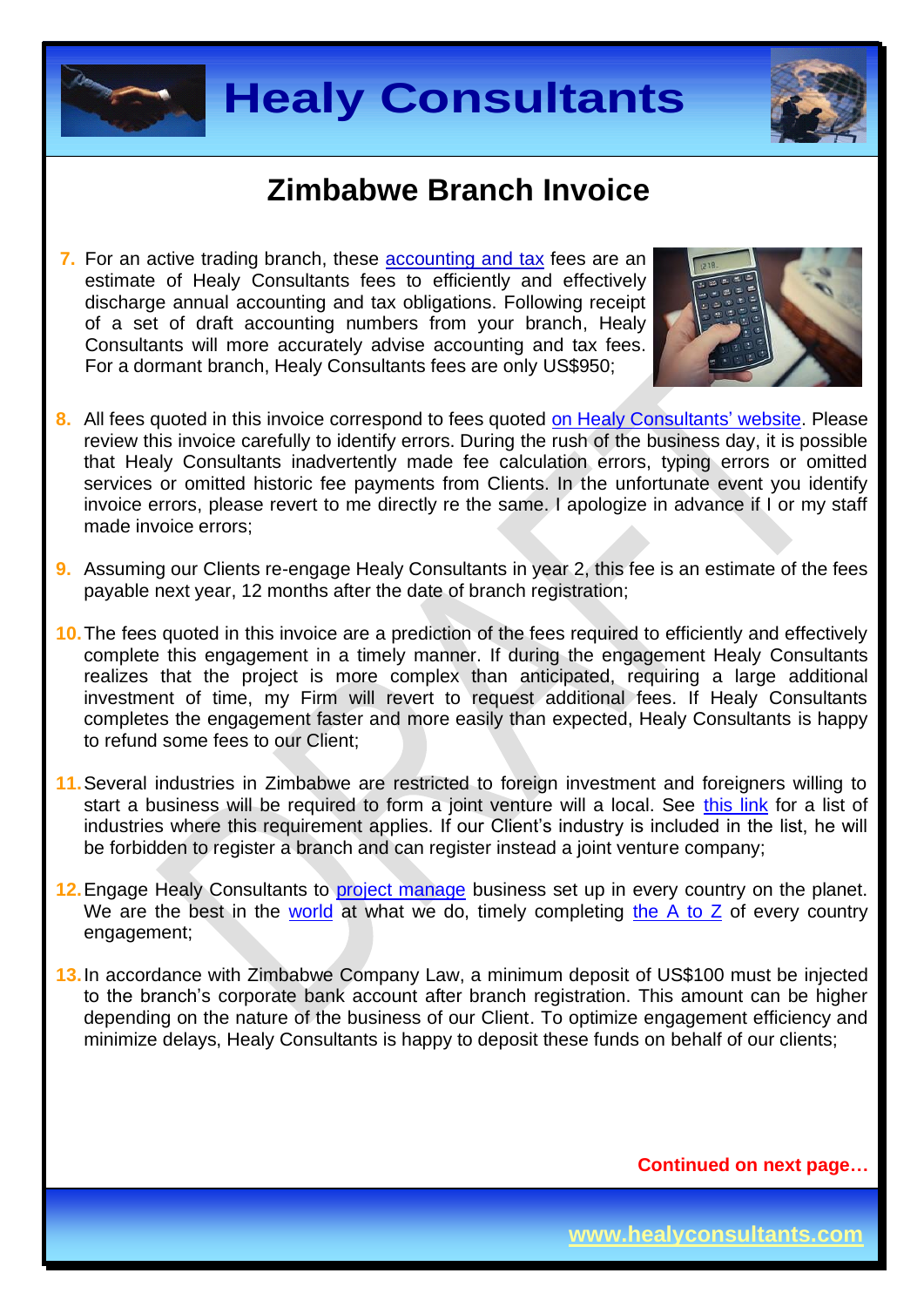



- **14.**In accordance with Zimbabwe Laws, each branch of a foreign company must have at least one individual country representative ordinarily resident in Zimbabwe. If required, Healy Consultants will be pleased to provide your firm with a professional nominee representative in Zimbabwe. Our fee amounts to US\$5,000 per annum;
- **15.**If our Client and Healy Consultants properly plan this engagement, our Clients' will *not* have to travel during this engagement. Healy Consultants will efficiently complete branch registration and corporate bank account opening in a timely manner without our Client presence. Instead, our Client will need to **i)** sign and get documents legalized in the embassy in their country of origin and **ii)** courier the originals to Healy Consultants office;



- **16.**Depending on our Client's business and nationality, the [country] Government may require a special regulatory license to carry on your business in the country. Healy Consultants will assist our Client secure license approval; there may be additional engagement fees. However, the Government enjoys ultimate power of approval of branch registration and business licenses;
- **17.**If required, Healy Consultants will be pleased to assist your Firm to secure employee visa approvals. Our fee is US\$2,950 for the first employee, US\$1,950 for the second employee, US\$950 per employee thereafter. Our employee visa fees includes preparation of a quality visa application and submitting to the correct Government immigration officers. The Government enjoys ultimate power of approval of visa applications. Consequently, guaranteed success is outside of Healy Consultants' control. What is inside our control is the preparation and submission of a high quality visa application that maximizes the likelihood of visa approval;
- **18.**Some of our Clients request Healy Consultants to provide temporary shared [office space](http://www.healyconsultants.com/virtual-office/) for 6 months until their preferred business premises is found. If your Firm requires this service, our one-time fee is US\$950. Monthly rental thereafter is paid directly to the landlord, independently of Healy Consultants;
- **19.**Monthly, quarterly and mid-year Government tax obligations include monthly and quarterly payroll reporting, VAT and corporate income tax return filing. If you need our help, Healy Consultants can complete monthly Government reporting for a monthly fee of US\$860. Healy Consultants monthly support will include i) receive in dropbox the monthly invoices from our client ii) label monthly bank statement transactions iii) preparation and submission of VAT returns and iv) submission of monthly employee payroll reporting;
- **20.**It is important our Clients are aware of their personal and corporate tax obligations in their country of residence and domicile. Let us know if you need Healy Consultants help to clarify your local and international annual tax reporting obligations;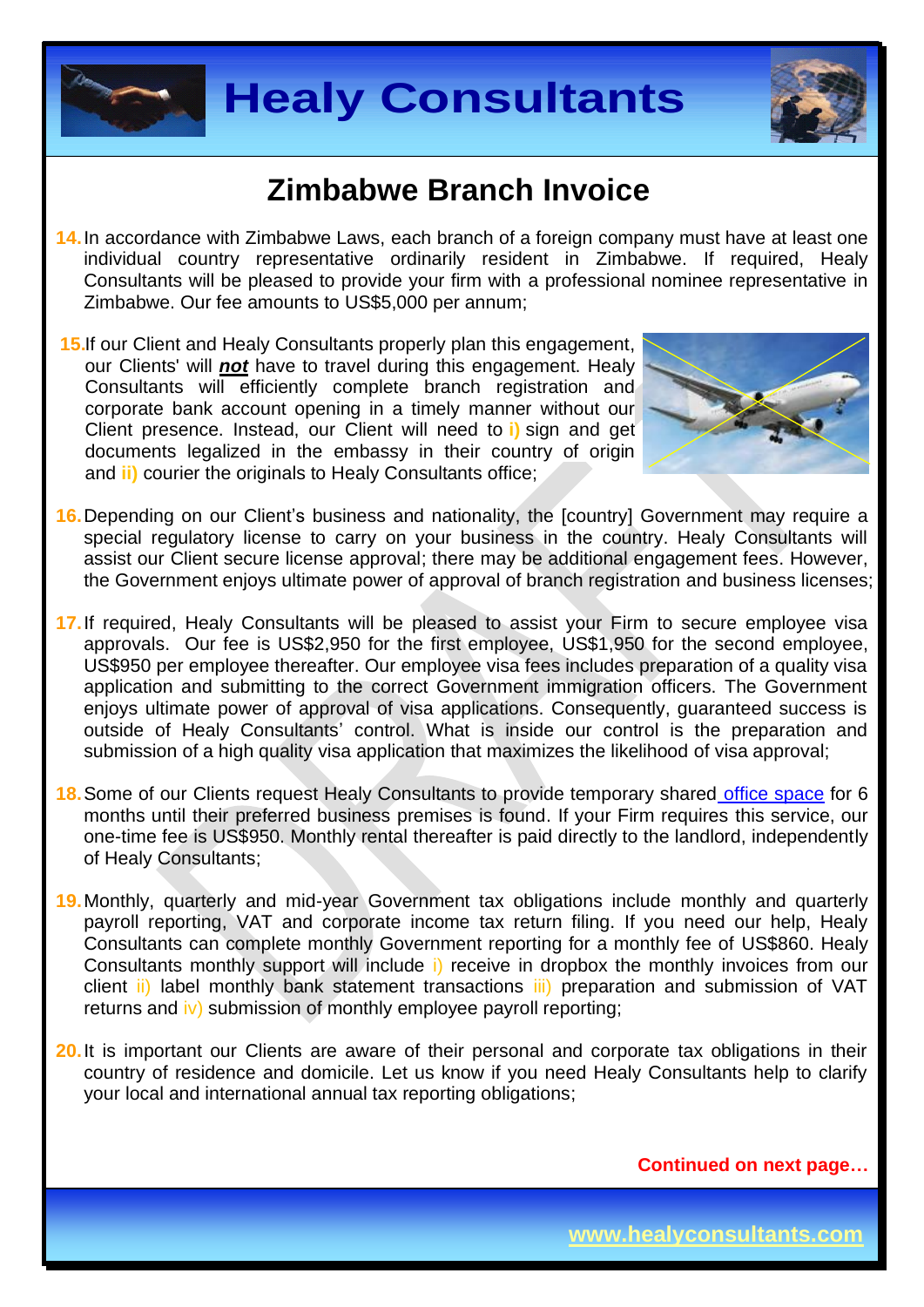



**21.**During the engagement, shareholders and directors' documents may need to be translated into the local language; before the Government and Bank approves branch registration and corporate bank account opening respectively. Consequently, our Client should budget for possible additional translation and embassy attestation fees. Either our Client or Healy Consultants can complete this administrative task;

As always, Healy Consultants will negotiate with all third parties to eliminate or reduce additional engagement costs. For transparency purposes, all third party fee payments will be supported by original receipts and invoices. Examples of possible third party payments include **i)** embassy fees **ii)** notary public costs **iii)** official translator fees;

- **22.**Some of our Clients require an [immediate country](http://www.healyconsultants.com/turnkey-solutions/) solution. With this strategy, within a day Healy Consultants can supply our Client **i)** an existing dormant Zimbabwe company number and **ii)** an already approved Zimbabwe corporate bank account number and **iii)** a business address. Turnkey solutions are attractive to those entrepreneurs who wish to immediately close a country deal, sign a contract or invoice a customer;
- 23. As stipulated on our [business website](http://www.healyconsultants.com/) and in section 3 of our engagement letter, Healy Consultants will only commence the engagement following **i)** settlement of our fees and **ii)** completion and signing of our legal engagement letter;
- **24.**Healy Consultants will only incorporate your company after 75% of [due diligence](http://www.healyconsultants.com/due-diligence/)  [documentation](http://www.healyconsultants.com/due-diligence/) is received by email. Healy Consultants will only open a corporate bank account after 100% of the Client's original due diligence documentation is received by courier;
- **25.**During the annual renewal engagement with our Client, our in-house [Legal and Compliance](http://www.healyconsultants.com/about-us/key-personnel/cai-xin-profile/)  [Department](http://www.healyconsultants.com/about-us/key-personnel/cai-xin-profile/) reviews the quality and completeness of our Client file. Consequently, Healy Consultants may revert to our Client to ask for more up to date [due diligence documentation;](http://www.healyconsultants.com/due-diligence/)
- **26.**To assist our Clients to minimize foreign exchange costs, we offer the payment in SG\$, Euro, Pounds or US\$. Kindly let me know in which currency your Firm prefers to settle our fees and I will send an updated invoice, thank you;
- 27. Some of our Clients engage Healy Consultants to [recruit](http://www.healyconsultants.com/corporate-outsourcing-services/how-we-help-our-clients-recruit-quality-employees/) local employees. We have a lot of experience in this area and we are quite skilled at securing quality candidates for our Clients;
- 28. To efficiently and effectively complete your engagement in a timely manner, we recommend your Firm transfers these funds to Healy Consultants corporate bank account. Thereafter, our Incorporation and Banking Team will aggressively advance your engagement, providing your Firm daily feedback as to engagement status. I would be grateful if you email us the bank transfer advice slip to enable my Accounting Department to accurately and timely identify bank receipts: